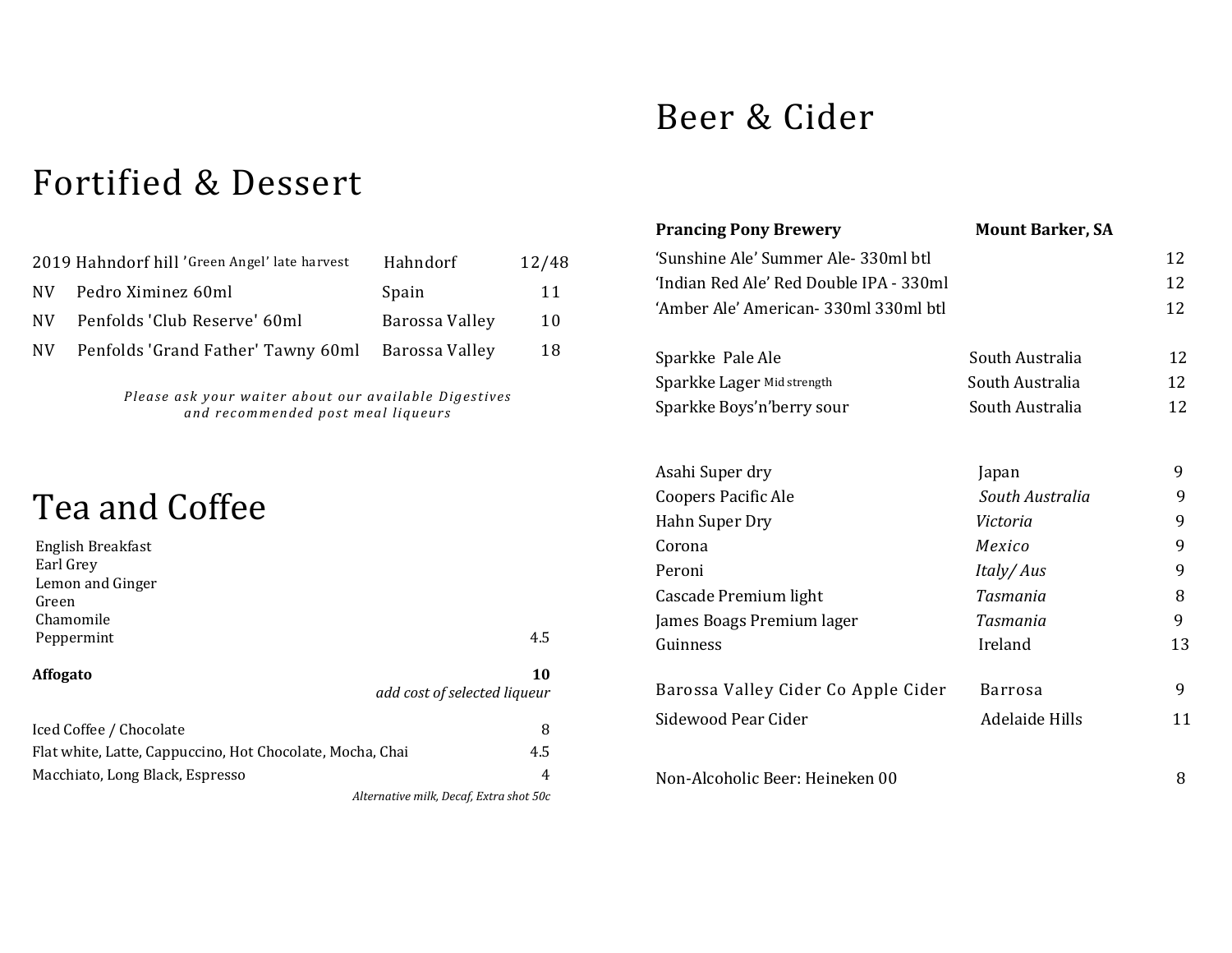

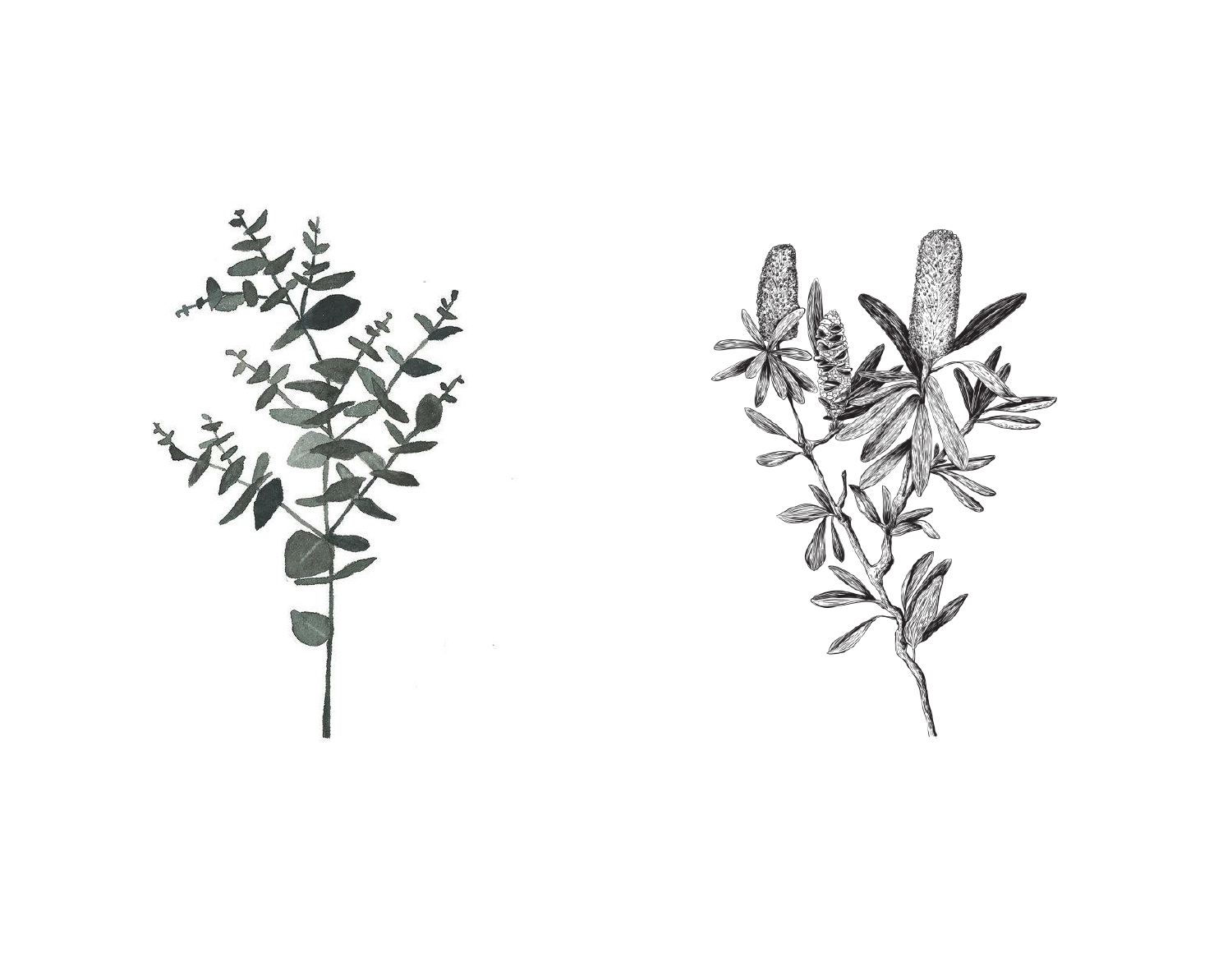# Cabernet Sauvignon & Blends

| 2019 Dowie Doole Cabernet Sauvignon        | McLaren Vale   | 56  |
|--------------------------------------------|----------------|-----|
| 2017 Good Catholic Girl Cabernet Sauvignon | Clare Valley   | 65  |
| 2018 Kaesler Cabernet Sauvignon            | Barossa Valley | 80  |
| 2018 Parker Terra Rossa Cabernet Sauvignon | Coonawarra     | 75  |
| 2012 Greenock Creek 'Roennfeldt Road'      | Barossa Valley | 380 |

### Shiraz & Blends

| 2019 Maximilian's Shiraz                       | Coonawarra     | 52  |
|------------------------------------------------|----------------|-----|
| 2018 Hahndorf Hill Premium Shiraz              | Adelaide hills | 80  |
| 2020 Longview 'Vista' Shiraz Barbera           | Adelaide hills | 56  |
| 2018 Kaesler 'Stonehorse' Shiraz               | Clare Valley   | 54  |
| 2020 Hugh Hamilton 'Black Ops' Shiraz Saperavi | McLaren Vale   | 65  |
| 2018 Kaesler 'Old Vine' Shiraz                 | Barossa Valley | 120 |
| 2017 Kaesler 'Old Bastard' Shiraz              | Barossa Valley | 210 |
| 2015 Greenock Creek '7 acre' Shiraz            | Barossa Valley | 210 |

# Apéritifs & Cocktails

| Campari, soda, fresh orange                                 | 10 |
|-------------------------------------------------------------|----|
| Aperol Spritz                                               | 16 |
| Pimms, lemonade fresh fruit                                 | 12 |
|                                                             |    |
| <b>Espresso Martini: Vodka, Kahlua &amp; fresh Espresso</b> | 20 |
| Spiced Rum Mojito: Kracken Rum, lime, Mint, ginger beer     | 20 |
|                                                             |    |
| Amaretto sour: Amaretto, lemon juice & egg whites           | 20 |
| Margarita: Tequila, lemon, Cointreau                        | 20 |

\*some classic cocktails made at request

#### Mocktails

| <b>Cucumber and elderflower Spritz:</b> cucumber, elderflower and soda | 12 |
|------------------------------------------------------------------------|----|
| <b>Berry Collins:</b> Berries, lemon, cranberry juice and soda         | 12 |
| <b>Gingerbeer Mojito:</b> Ginger beer, apple juice, lime, mint         | 12 |

### Soft Drinks and Juices

| <b>San Pellegrino:</b> Sparkling/ Still - 1 Ltr | 10  |
|-------------------------------------------------|-----|
| Soft drinks on tap                              | 4.5 |
| Juices: Please ask staff for todays' range.     |     |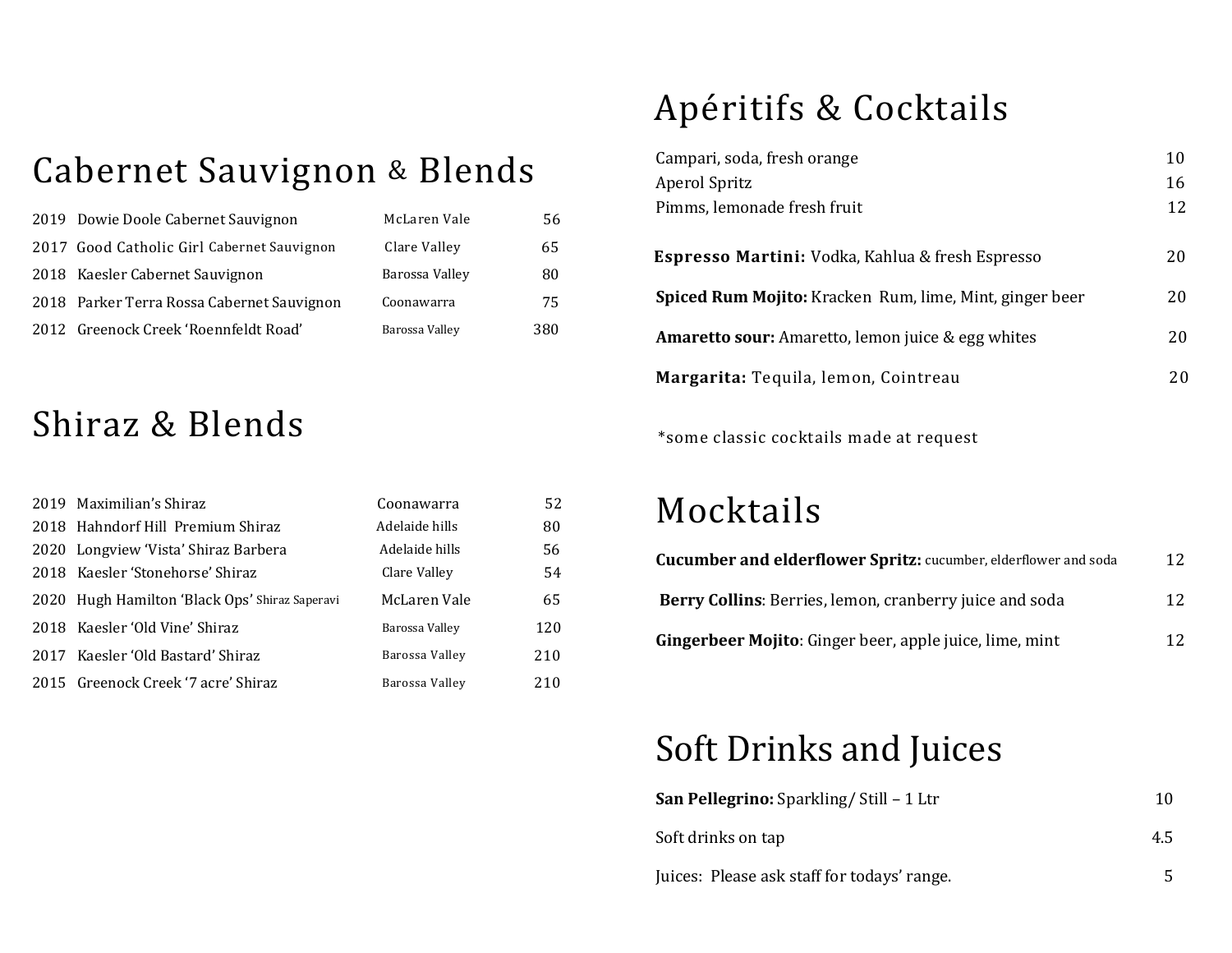

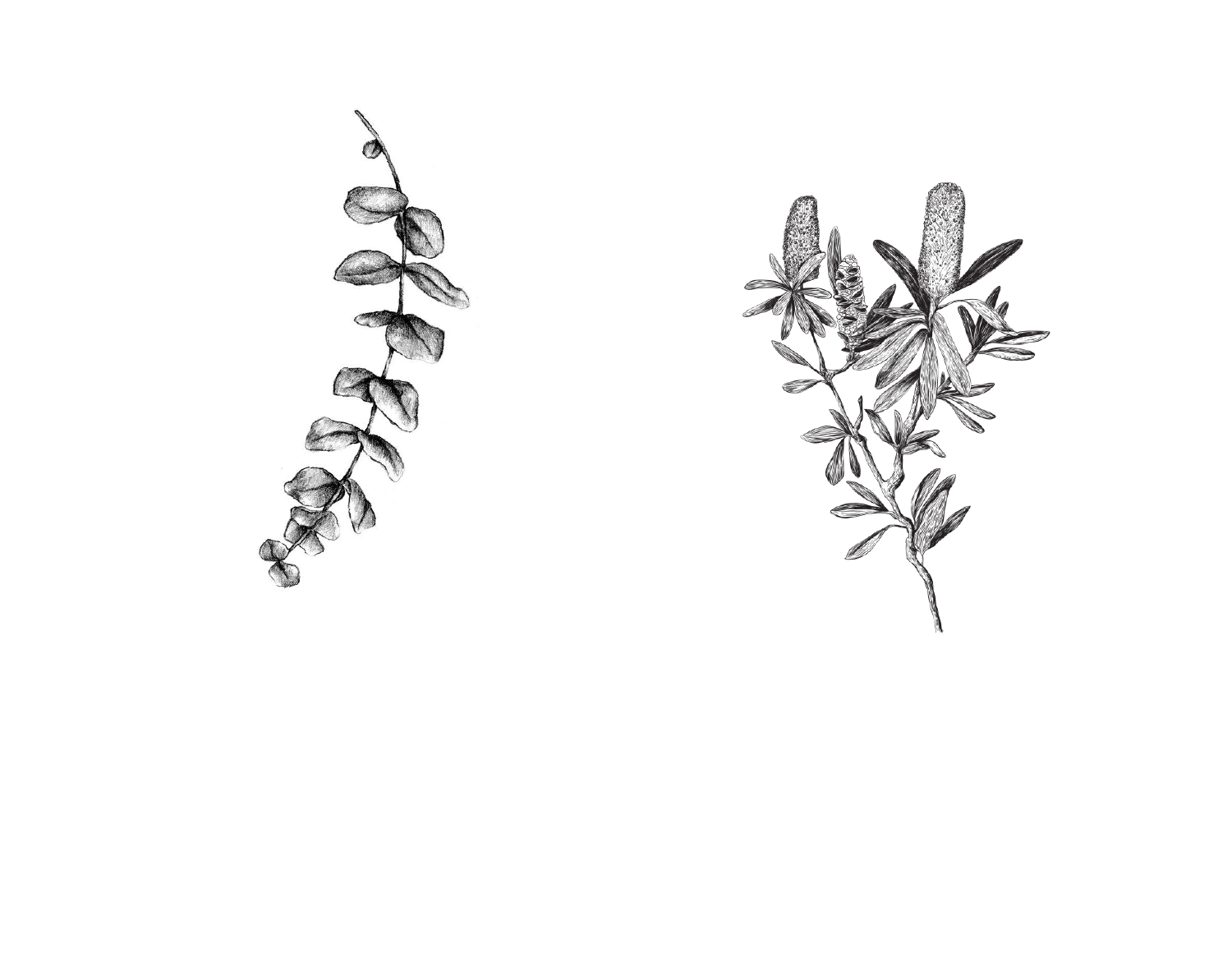# Wines by the Glass

| <b>NV</b>                                                   | <b>Maximilian's Sparkling</b>                                    | <b>Limestone Coast</b> | 12 |
|-------------------------------------------------------------|------------------------------------------------------------------|------------------------|----|
| NV                                                          | Pete's Pure Moscato                                              | McLaren Vale           | 10 |
| NV                                                          | Grace under Pressure Blanc de Blancs                             | Limestone Coast        | 12 |
| NV                                                          | Pol Roger Brut                                                   | Champagne, France      | 25 |
|                                                             |                                                                  |                        |    |
|                                                             | 2021 Maximilian's Sauvignon Blanc                                | <b>Adelaide Hills</b>  | 12 |
|                                                             | 2021 Maximilian's Pinot Gris                                     | <b>Langhorne Creek</b> | 12 |
|                                                             | 2021 Hahndorf Hill 'Gru' Gruner Veltiner                         | Hahndorf               | 12 |
|                                                             | 2018 Saint & Scholar 'Holier than Boz' Chardonnay Adelaide Hills |                        | 15 |
|                                                             | 2021 Clare Wine Co. Riesling                                     | Clare Valley           | 12 |
|                                                             | 2018 Saint & Scholar Masters Series Chardonnay                   | Adelaide Hills         | 18 |
|                                                             |                                                                  |                        |    |
| 2021 Maximilian's Sangiovese Rose<br><b>Langhorne Creek</b> |                                                                  | 12                     |    |
|                                                             |                                                                  |                        |    |
|                                                             | 2020 Dowie Doole 'G&T' Grenache & Tempranillo                    | McLaren Vale           | 12 |
|                                                             | 2021 Maximilians Pinot Noir                                      | <b>Adelaide Hills</b>  | 12 |
|                                                             |                                                                  |                        |    |
|                                                             | 2019 Maximilian's Shiraz                                         | Coonawarra             | 12 |
|                                                             | 2018 Hahndorf Hill Premium Shiraz                                | Adelaide Hills         | 17 |
| 2019 Dowie Doole Cabernet Sauvignon                         |                                                                  | Coonawarra             | 14 |

## Rosé

| 2019 Maximilian's Sangioverse Rose'                                 | <b>Langhorne Creek</b> | 46. |
|---------------------------------------------------------------------|------------------------|-----|
| Summer bottled, beautifully ripe toffee strawberries                |                        |     |
| 2021 Hugh Hamilton 'The Floozie' Sangiovese rosé (Dry) McLaren Vale |                        | 48  |
| 2019 S.C. Pannell 'Arido' Rosé- (Dry)                               | McLaren Vale           | 51  |
| Mouvèdre, Grenache, Touriga                                         |                        |     |

# Red Varietals

| 2020 St Johns Rd The Resilient Grenache                          | Barossa Valley  | 47  |
|------------------------------------------------------------------|-----------------|-----|
| 2019 Fox Creek Merlot                                            | McLaren Vale    | 48  |
| 2020 Dowie Doole 'G&T' Grenache & Tempranillo                    | McLaren Vale    | 52  |
| 2018 Hahndorf Hill Blueblood 'Blaufrankish'                      | Adelaide Hills  | 88  |
| 2019 Umani Ronchi Montepulciano D'Abruzzo                        | Italy           | 48  |
| 2018 Kaesler 'Avignon' Grenache Mourvedre Shiraz Barrossa Valley |                 | 64  |
| 2016 Chateau La Nerthe Chậteauneuf-du-Pape Rouge                 | Rhône Valley Fr | 170 |

# Pinot Noir & Red Burgundy

|  | 2019 Riposte "The Sabre" Pinot Noir                               | Adelaide Hills        | 60. |
|--|-------------------------------------------------------------------|-----------------------|-----|
|  | 2021 Maximilian's Pinot Noir                                      | <b>Adelaide Hills</b> | 52  |
|  | 2017 The Scholar's Soapbox Pinot Noir                             | Adelaide Hills        | 65  |
|  | 2014 Mischief & Mayhem Vieilles Vignes Vosne-Romanee Burgundy, Fr |                       | 190 |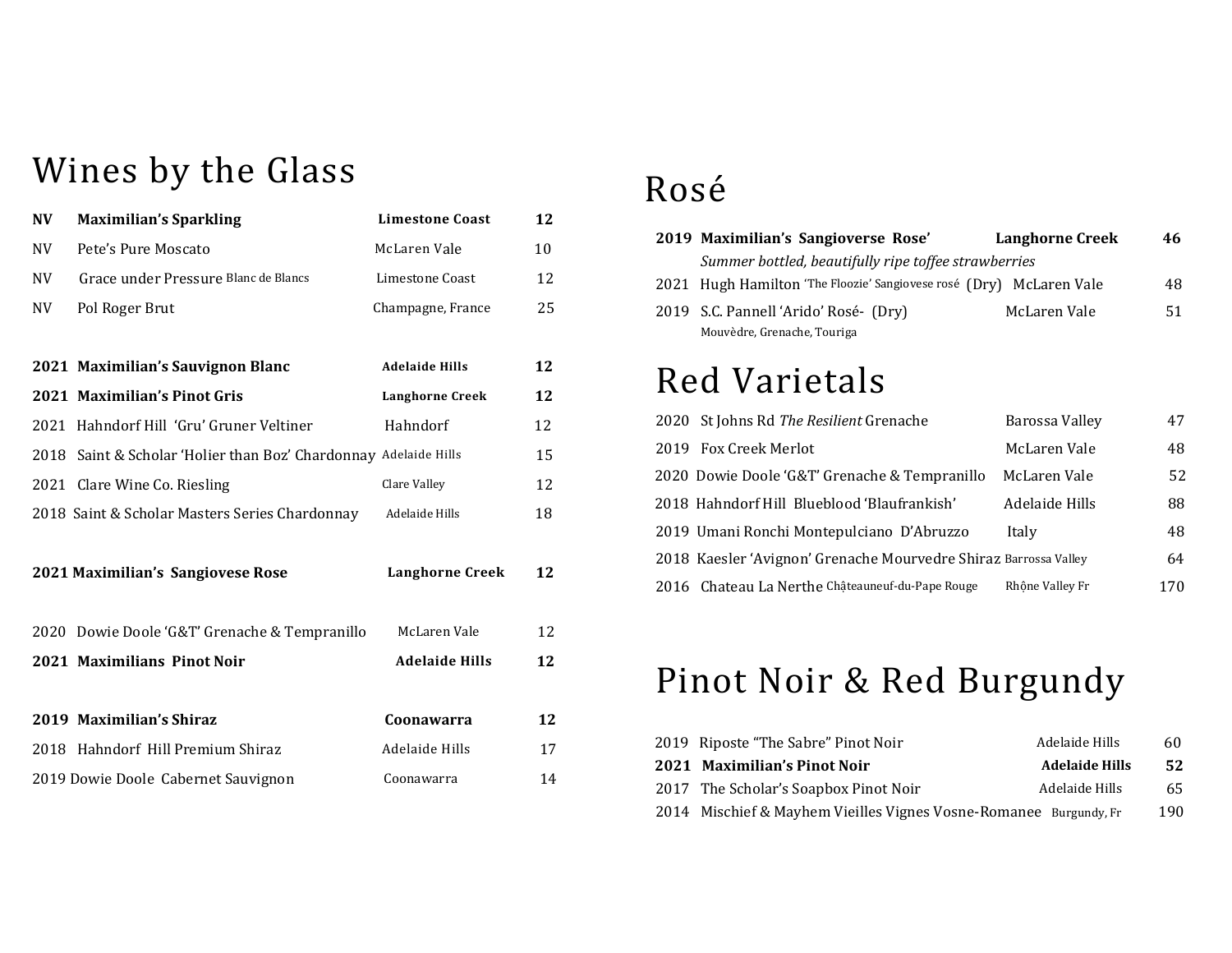

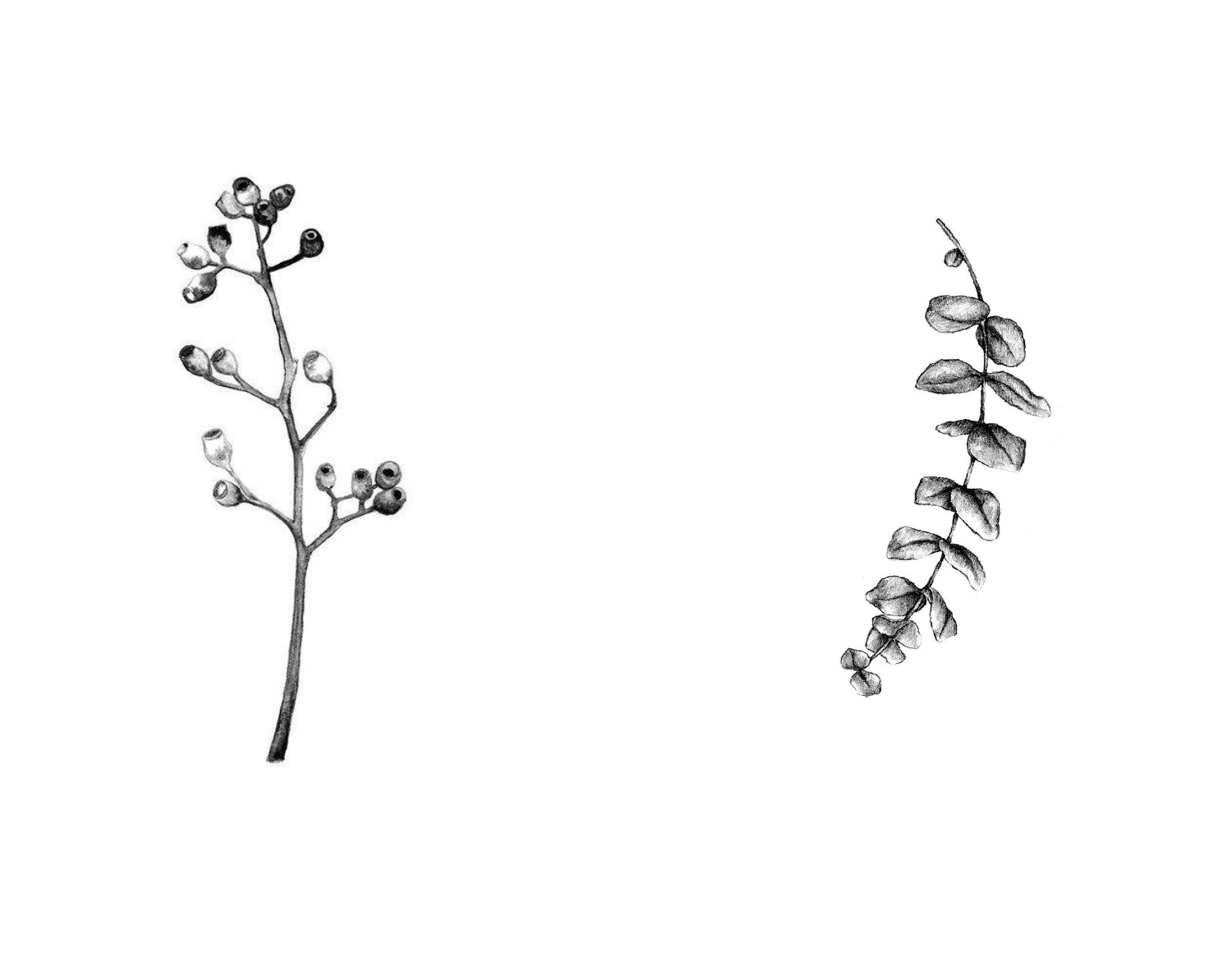# Sparkling Wine & Champagne

| <b>NV</b> | <b>Maximilian's Sparkling Chardonnay</b>     | <b>Limestone Coast</b> | 46  |
|-----------|----------------------------------------------|------------------------|-----|
|           | Citrus & stone fruits with a clean acid line |                        |     |
| NV        | Pete's Pure Moscato                          | Adelaide Hills         | 37  |
| NV        | Grace under Pressure Blanc De Blancs         | Limestone Coast        | 50  |
| NV        | Fox Creek Sparking Shiraz cab sav blend      | Limestone Coast        | 55  |
| NV        | Pol Roger Brut                               | Champagne, France      | 125 |

## Sauvignon Blanc

| 2021 Maximilian's Sauvignon Blanc                | <b>Adelaide Hills</b> | 46 |
|--------------------------------------------------|-----------------------|----|
| Classic Hills style: Limes, lemons & stone fruit |                       |    |
| 2021 Saint & Scholar Sauvignon Blanc             | Adelaide Hills        | 50 |
| 2019 Saint & Scholar 'Dewy's Nectar' Fume Blanc  | Adelaide Hills        | 60 |
| Complex & delicious, fresh tropical fruits       |                       |    |

# Riesling & Friends

| 2021 Clare Wine Co. Riesling                 | Clare Valley       | 45 |
|----------------------------------------------|--------------------|----|
| 2021 Torzi Matthews 'Frost Dodger' Riesling  | <b>Eden Valley</b> | 50 |
| 2021 St John's Road "Peace OF Eden" Riesling | Eden Valley        | 52 |
| 2018 Longview 'Kühl' Grüner Veltliner        | Adelaide Hills     | 54 |
| 2021 Hahndorf Hill 'Gru' Gruner Veltliner    | Adelaide Hills     | 55 |
| 2019 Hahndorf Hill Reserve Gruner Veltliner  | Adelaide Hills     | 68 |
| 2021 Vickery "Watervale" Riesling            | Clare Valley       | 50 |

#### White Varietals

| 2021 | <b>Maximilian's Pinot Gris</b>                 | Langhorne Creek | 46 |
|------|------------------------------------------------|-----------------|----|
|      | Soft notes of pears                            |                 |    |
| 2021 | Hugh Hamilton 'The Trickster' Pinot Grigio     | McLaren Vale    | 47 |
| 2020 | Terra Do Rio -Land of River- white field blend | Riverland       | 48 |
| 2017 | Sidewood Pinot Blanc                           | Adelaide Hills  | 48 |
|      |                                                |                 |    |

# Chardonnay

| 2016 | Sidewood Mappinga Chardonnay                                                           | Adelaide Hills | 65 |
|------|----------------------------------------------------------------------------------------|----------------|----|
| 2018 | Saint & Scholar 'Holier than Boz' Chardonnay                                           | Adelaide Hills | 60 |
|      | Peach, vanilla, juicy pear                                                             |                |    |
| 2018 | Saint & Scholar Masters Series Chardonnay<br>Elegant and complex, peaches & nectarines | Adelaide Hills | 80 |